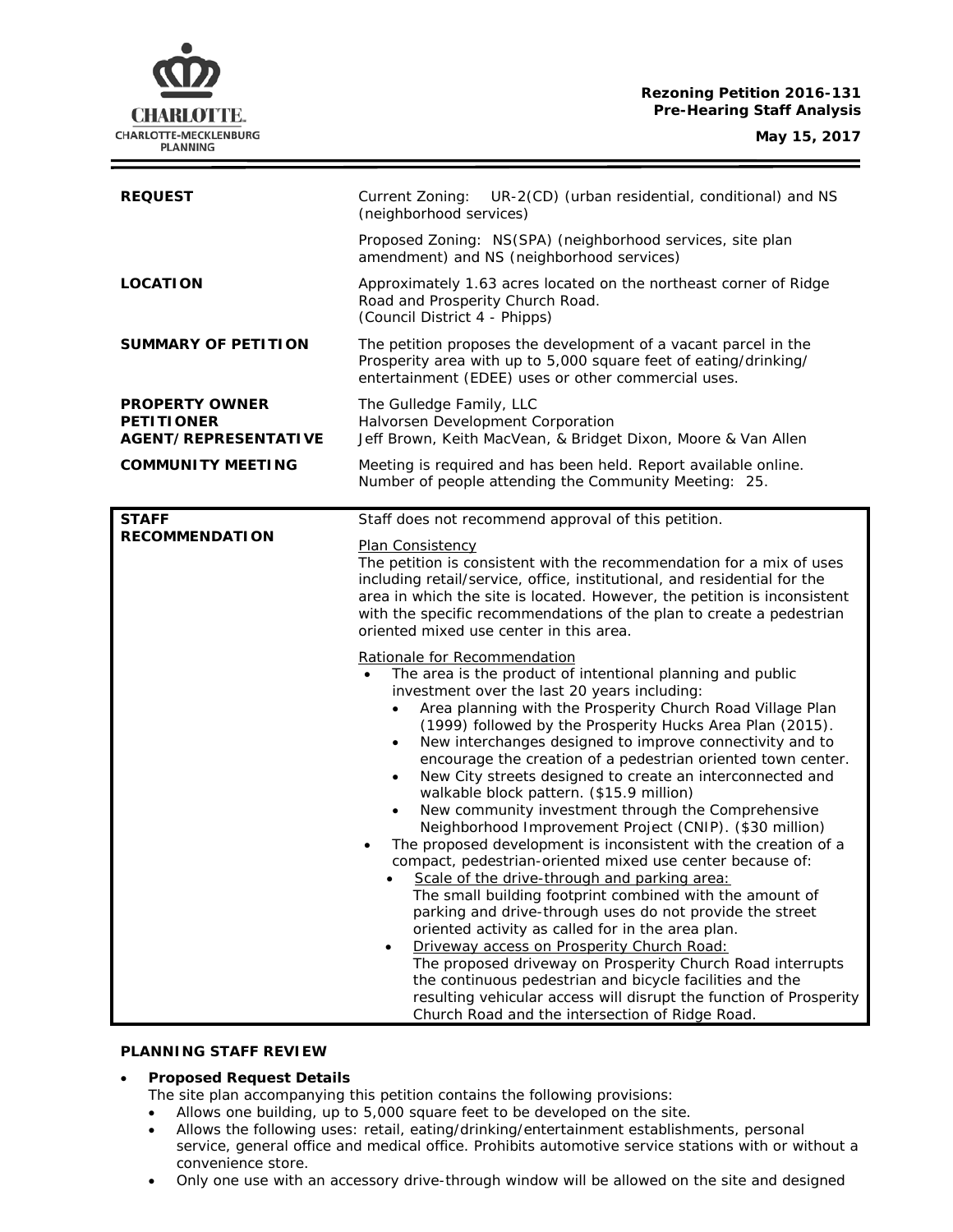so that maneuvering and access will not occur between the building and Ridge Road or Prosperity Church Road.

- Provides access to the site via a right-in/right-out drive on Prosperity Church Road and full movement drive on Old Ridge Road. Access to Ridge Road is not allowed.
- Commits that petitioner will cooperate with the City and/or the property owner of the adjoining property to the northeast to re-align/reconfigure the proposed driveway to Old Ridge Road should the alignment be changed. Commits to cooperating in the abandonment and closure of the existing alignment of Old Ridge Road to facilitate redevelopment of the adjoining property provided the petitioner can maintain access to the site from a street that replaces Old Ridge Road and the use is not negatively impacted. Agrees to consider, in the event of abandonment, the portion of Old Ridge Road that would become part of the site to be conveyed and become part of the adjoining property.
- Commits to the construction of a southbound left turn lane on Prosperity Church Road at Old Ridge Road, the milling and restriping of Ridge Road and Prosperity Church Road, and the provision of a CATS waiting pad along Prosperity Church Road.
- Specifies building materials and provides building elevations. States that the building will be located at the corner of the intersection of Ridge Road and Prosperity Church Road. Building walls along Ridge Road and Prosperity Church Road will be designed to have store fronts with clear glass facing each street and the building will be designed to have the appearance of a two-story building.
- Commits to providing open and operable building entrances that orient and connect to the sidewalk system along Prosperity Church Road and Ridge Road. If there is more than one tenant then each establishment will have an entrance abutting the street with an operable door, open during business hours.
- Stipulates that the service side of the building will not be oriented to Ridge Road or Prosperity Church Road.
- Commits to provide three improved open space areas: one located between the building and Ridge Road to be used for outdoor dining; another at the intersection of Prosperity Church Road and Old Ridge Road; and the third at the intersection of Ridge Road and Old Ridge Road.
- Screens the proposed parking and drive-through service area with a decorative low wall along Prosperity Church Road and Ridge Road.

## • **Existing Zoning and Land Use**

- Petition 2008-081 rezoned the subject site plus property to the north, across Old Ridge Road, to NS (neighborhood services) and UR-2(CD) (urban residential (conditional). Most of the site is zoned NS (neighborhood services). The approved site plan proposed the abandonment of Old Ridge Road replacing it with a grid-like street network parallel to Ridge Road and Prosperity Church Road. The site plan allowed for retail uses including a pharmacy and a bank branch, each with associated drive-through windows. Buildings were shown along the sidewalk edge of the surrounding streets with parking and drive-through uses to the side and rear of the buildings. A townhome development was proposed in the UR-2(CD) portion of the plan north of the proposed street parallel to Ridge Road, north of the site.
- The majority of the property is zoned NS, with a small corner at the intersection of Prosperity Church Road and Old Ridge Road zoned UR-2(CD). The property is vacant.
- To the west directly across Prosperity Church Road from the subject site is a mixed use development on 33.8 acres zoned CC (commercial center) with a mix of apartment types under construction and retail/commercial uses, including a Publix supermarket, surrounding an open plaza space.
- To the south across Ridge Road is the Shoppes at Highland Creek shopping center, including a Harris Teeter anchor zoned NS (neighborhood services) in 2000, and a gasoline station pad site, zoned CC (commercial center) in 1995. Diagonally across Ridge Road and Prosperity Church Road to the southwest is a Rite Aid Pharmacy and an Aldi food market zoned CC (commercial center) in 2001.
- See "Rezoning Map" for existing zoning in the area.

## • **Rezoning History in Area**

- Petition 2017-28 rezoned 0.77 acres located at the southeast corner of the intersection of Ridge Road and Brice Knoll Lane, west of the site, from CC to NS to allow a 4,500-square foot building for uses permitted in the NS (neighborhood service) district. An accessory drive-through window is only permitted in association with a personal service use.
- Petition 2016-055 rezoned 2.52 acres located south of I-485 and west of Prosperity Church Road, south of the subject site, to MUDD-O (mixed use development, optional) to allow 17,500 square feet of retail/ commercial uses and 101,000 square feet of climate controlled self-storage.
- Petition 2016-001 rezoned 3.65 acres located on the south side of Johnston-Oehler Road east of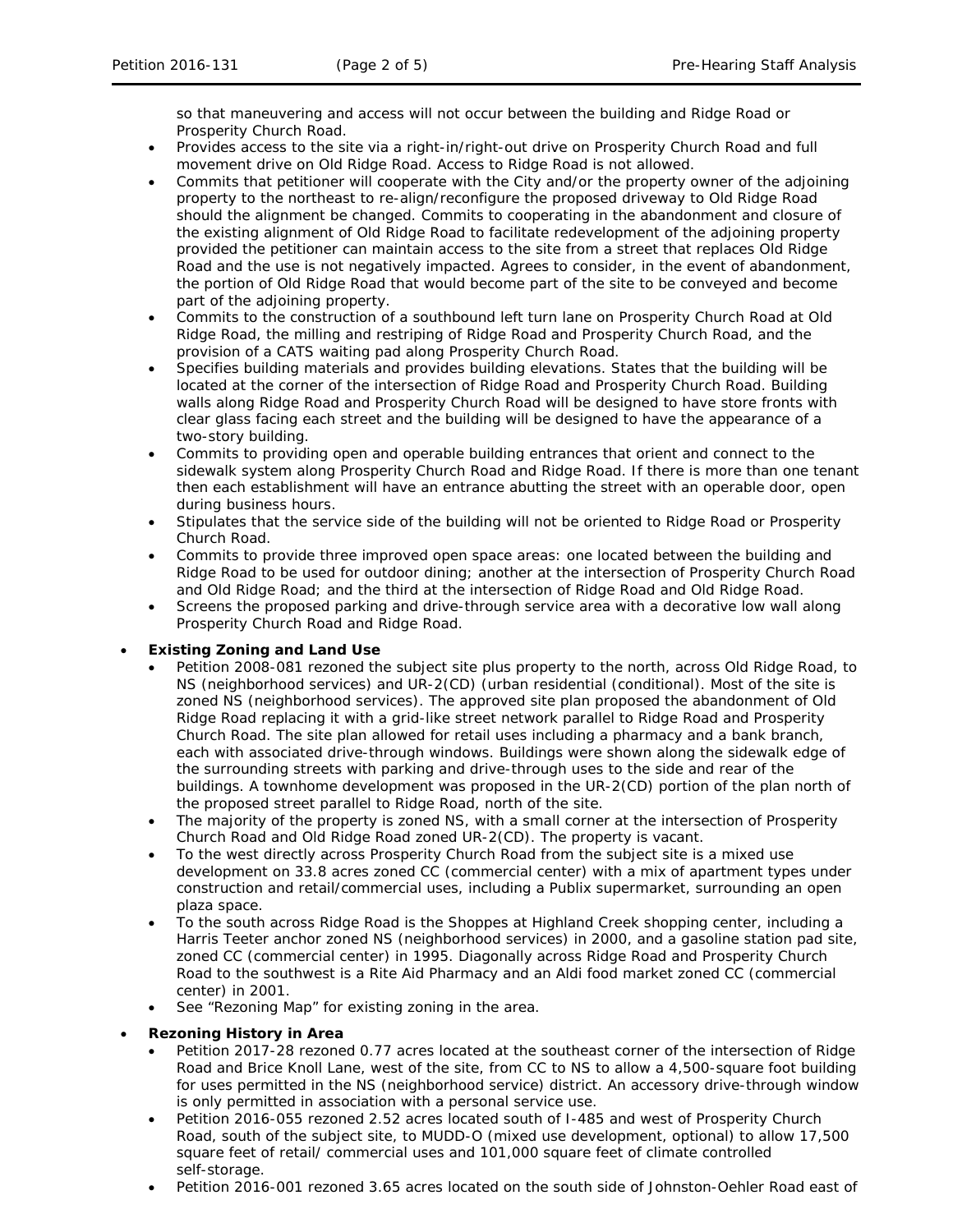Prosperity Church Road, south of the subject site, to NS SPA (neighborhood services, site plan amendment) to allow 49,000 square feet of retail and/or office use in addition to existing office and retail uses to remain.

- Petition 2013-094 rezoned 33.841 acres located just west of the subject site, across Prosperity Church Road, to CC (commercial center) and CC SPA (commercial center, site plan amendment) to allow a mix of uses including up to 100,000 square feet of retail/ commercial uses, and up to 292 residential dwelling units.
- Petition 2013-072 rezoned 5.94 acres located on the southwest corner of Eastfield Road and Prosperity Church Road, north of the subject site, to NS (neighborhood services) to allow 22,000 square feet of retail/commercial uses.
- **Public Plans and Policies**
	- The *Prosperity Hucks Area Plan* (2015) recommends a mixture of land uses including retail/ service, office, institutional, and residential. The intent is to create highly integrated and walkable places with a mix of uses and a focus on retail, restaurants, and community gathering space. Commercial uses are intended to provide for vital street-oriented activity within the area. Drive-through facilities are noted as not appropriate beyond approvals already in place.
	- Community Design elements of the area plan recommend that development should be compact, pedestrian-oriented, and well-connected internally and to surrounding development; and that new buildings should be oriented toward streets with the majority of parking located to the side or rear of buildings.
	- The Mobility section of the plan calls for the abandonment and removal of Old Ridge Road, with a new replacement street network in a grid-like form. The plan also recommends completion of improvements to Prosperity Church Road and Ridge Road and provision for additional mid-block pedestrian crossings along Ridge Road where appropriate.
	- The Open Space section of the plan calls for the incorporation of plazas, gazebos, courtyards, fountains and play areas into new development. The design should maximize common or shared access and encourage outdoor dining, socializing and gatherings and connect open space areas to existing and planned greenways and open spaces to create an area-wide network.

# • **TRANSPORTATION CONSIDERATIONS**

- The site is located at the signalized intersection of a minor and a major thoroughfare. While the proposed parcel does not conform to the street network as envisioned by the area plan and existing conditional plan, the current site plan commits to conforming to the future condition as further development occurs on the adjacent site. The current site plan also commits to the envisioned cross sections for Ridge Road and Prosperity Church Road. However, CDOT does not support and continues to request the removal of the proposed site driveway on Prosperity Church Road because this driveway does not support Village Center goals for uninterrupted pedestrian and bicycle environment along the thoroughfare and can cause congestion for the nearby signalized intersection.
- See Outstanding Issues, Note 9-11.
	- **Vehicle Trip Generation:**
		- Current Zoning:
			- Existing Use: 0 trips per day (based on vacant land).
			- Entitlement: 2130 trips per day (based on a 14,820-square foot drug store and 4,500-square foot bank, each with accessory drive-through windows. Note: These entitlements are only possible if Old Ridge Road is abandoned).
		- Proposed Zoning: 2480 trips per day (based on 5,000-square foot EDEE with drivethrough. Note: These entitlements are possible if Old Ridge Road is abandoned or if it remains).

**DEPARTMENT COMMENTS** (see full department reports online)

- **Charlotte Area Transit System:** No issues.
- **Charlotte Department of Neighborhood & Business Services:** No issues.
- **Charlotte Fire Department:** No issues.
- **Charlotte-Mecklenburg Schools:** Non-residential petitions do not impact the number of students attending local schools.
- **Charlotte Water:** Charlotte Water has water system availability for the rezoning boundary via an existing eight-inch water distribution main located at the intersection of Ridge Road and Prosperity Church Road. Charlotte Water has sewer system availability for the rezoning boundary via an existing eight-inch gravity sewer main located along Ridge Road.
- **Engineering and Property Management:**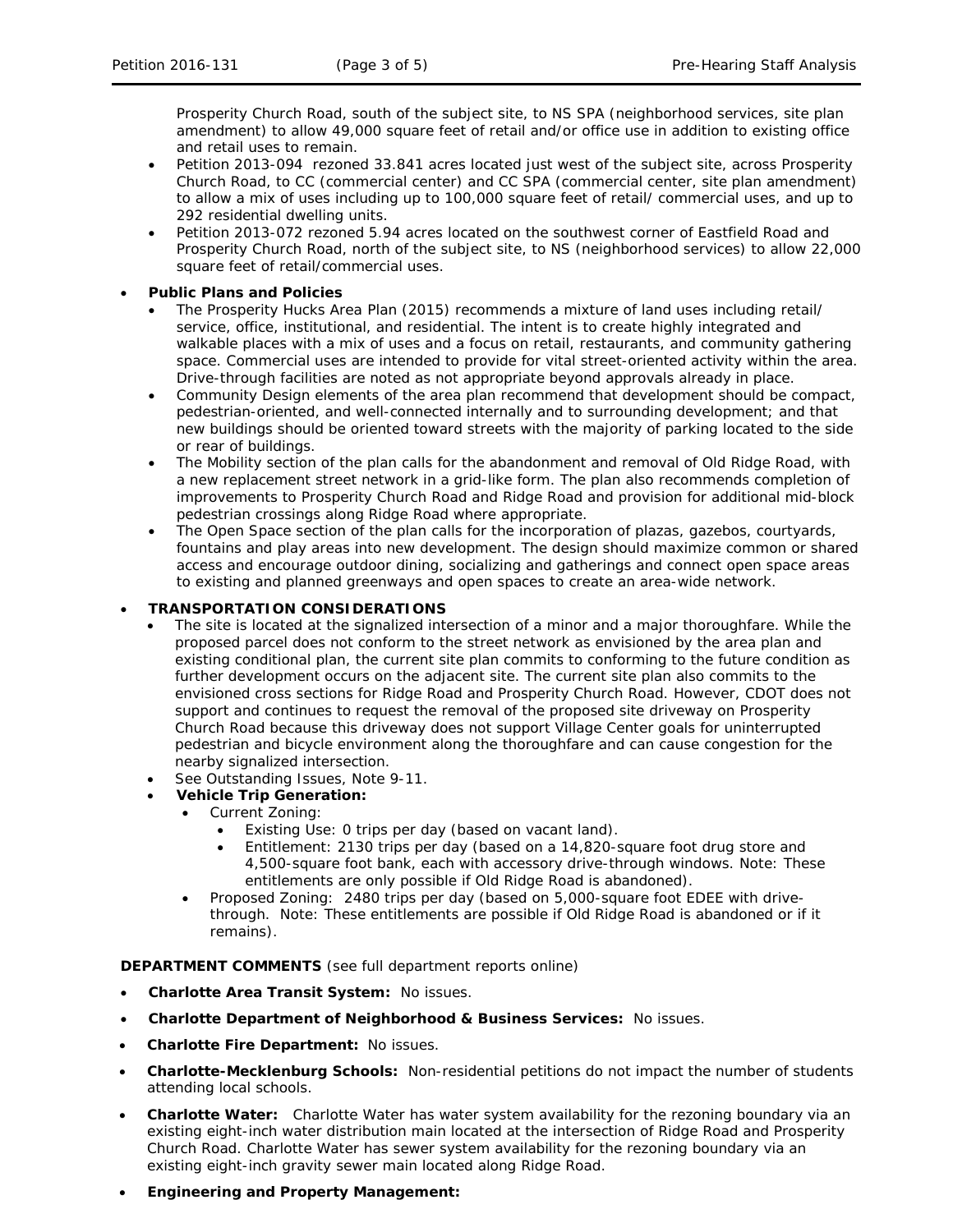- **Arborist:** No issues.
- **Erosion Control:** No issues.
- **Land Development:** No issues.
- **Storm Water Services:** See Requested Technical Revisions, Note 16.
- **Urban Forestry:** No issues.
- **Mecklenburg County Land Use and Environmental Services Agency:** No comments received.
- **Mecklenburg County Parks and Recreation Department:** No issues.

### **OUTSTANDING ISSUES**

Site and Building Design

- 1. Provide crosswalks on the northern and eastern legs of the intersection of Ridge Road and Prosperity Church Road.
- 2. Provide pedestrian crossings at the intersection of Old Ridge Road and Prosperity Church Road and at the intersection of Old Ridge Road and Ridge Road.
- 3. Amend the site plan to show the setbacks measured from the future back of curb along all street frontages.
- 4. Provide screening between the parking and drive-through service area and Old Ridge Road.
- 5. Annotate the elevations to point out key architectural commitments made in notes 4B, C and F.
- 6. Remove "Executive Summary" information from the "Perspective Views" and provide notes that describe elements that the perspectives are committing to or annotate the elevations beyond building materials.
- 7. Remove "Retaining Wall Perspectives" because the graphics do not appear to show any retaining walls.
- 8. Amend the elevations to write out the labeled elements or provide a legend to explain what the various items mean. For example what is ST-1, T/Band, etc.

#### Transportation

- 9. Revise the site plan to remove the site's proposed driveway on Prosperity Church Road. CDOT does not support this driveway or adding a raised median on Prosperity Church Road and creating a "kink" in the street's northbound alignment.
- 10. Revise the site plan to show and label the proposed back of curb at 18.5 feet without on-street parking and 23.5 feet with on-street parking from the existing centerline of Prosperity Church Road.
- 11. Revise the site plan to add a note specifying dedication and fee simple conveyance of all rights-of-way to the City before the site's first building certificate of occupancy is issued. CDOT prefers right of way dedication from street's centerline to two feet behind back of sidewalk. Alternatively, CDOT will accept right of way at back of walk or sidewalk utility easement two feet behind back of walk. Revise Note 3H accordingly.
- 12. Clarify "negatively impacted" in transportation note 3C related to the cooperation in the event of abandonment of Old Ridge Road.

## **REQUESTED TECHNICAL REVISIONS**

### Site and Building Design

- 13. Amend note 4D related to the service side of the building to change "may not" to "shall not."
- 14. Add a sentence to note 4E related to the open space areas to clarify that the pocket park/plaza areas will be on private property, publically accessible and maintained by the property owner or tenant(s).
- 15. Specify that low screen walls will be no less than 3.5 feet.
- 16. Break note 6B into two notes: one related to compliance with the Tree Ordinance and the other stating the site will comply with the Post Construction Controls Ordinance. Land Use

17. Remove Professional business from the proposed uses under development data on RZ-1 and 2 and the permitted uses note 2A as it is not a use listed in the Zoning Ordinance.

#### **Attachments Online at [www.rezoning.org](http://www.rezoning.org/)**

- Application
- Site Plan
- Locator Map
- Community Meeting Report
- Department Comments
	- Charlotte Area Transit System Review
	- Charlotte Department of Neighborhood & Business Services Review
	- Charlotte Fire Department Review